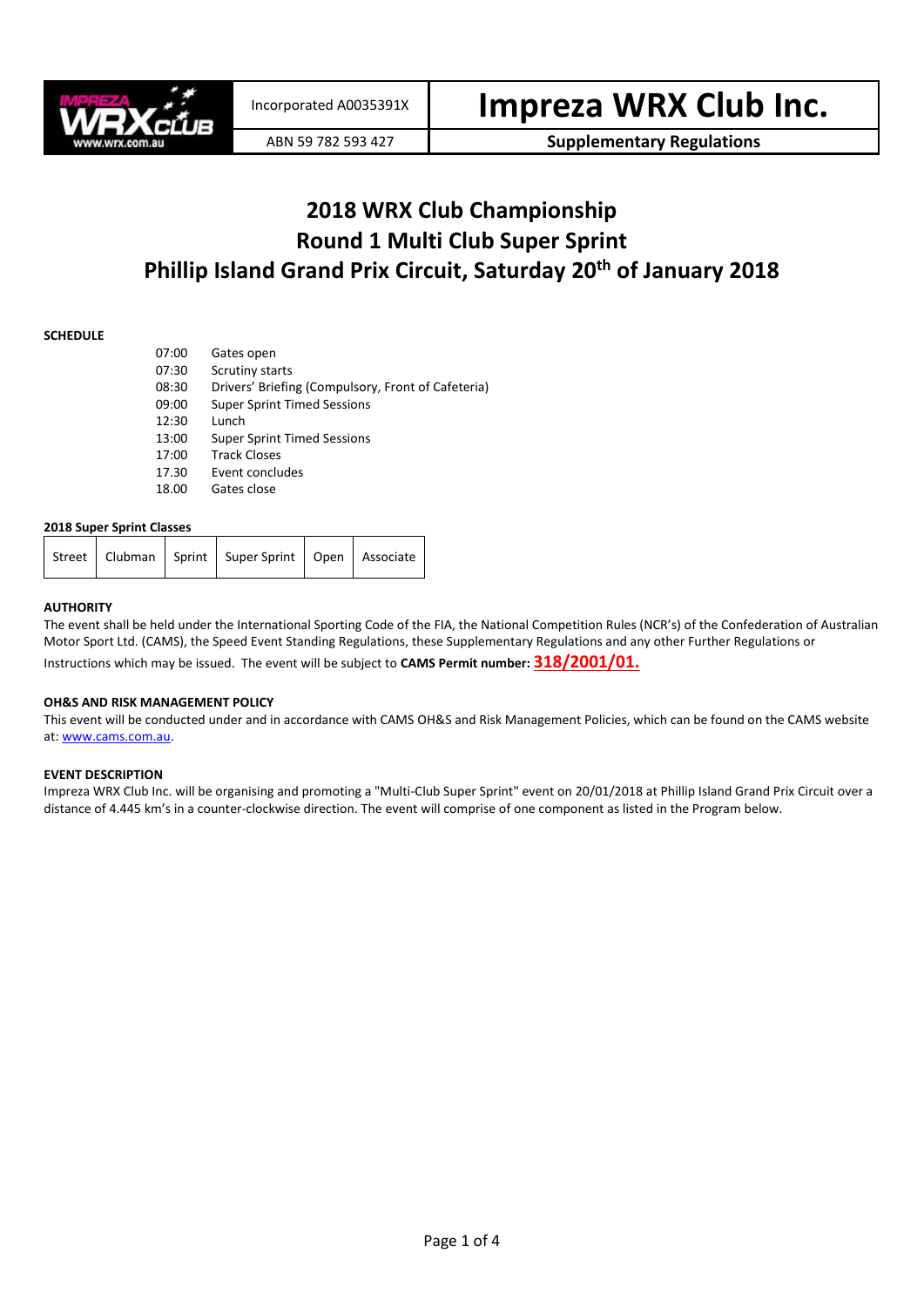

## Incorporated A0035391X **Impreza WRX Club Inc.**

### ABN 59 782 593 427 **Supplementary Regulations**

PO BOX 3113 PO BOX 3113 Nunawading VIC 3131 Nunawading VIC 3131

**PROMOTERS CORRESPONDENCE** Impreza WRX Club Inc. WRX Motorsport Director

#### **ORGANISING COMMITTEE & OFFICIALS**

| <b>Position</b>          | <b>Name</b>    | Licence No |
|--------------------------|----------------|------------|
| Clerk of Course          | Shaun Maloney  | 9925109    |
| Stewards                 | Jackie Maloney | 1092087    |
| <b>Chief Scrutineer</b>  | Drew Wilson    | 1022613    |
| <b>Entries Secretary</b> | Kurt Miglas    | 1132005    |
| Timing                   | <b>TBA</b>     | TBA        |

#### **Failure to follow the direction of any Official will be dealt with under CAMS NCR 186, which may include exclusion, fines and/or licence suspension.**

#### **The Stewards may exclude from further competition any Competitor who:**

- After leaving the track, re-joins at a speed or in a manner considered dangerous to themselves, any other Competitor or to an official of the event;
- Exceeds 10 kph in the Pit Area;
- Drives in a manner considered dangerous to other Competitors, or in such a way that a faster car is prevented from passing;
- Is deemed to be under the influence of alcohol or drugs (see Anti-Doping Policy below).
- Any other breach of NCRs

#### **INFRINGEMENTS**

All infringements are assessed on a case by case basis; the following is a guide only. It is to the discretion of the Clerk of Course or Steward to what penalty is applied.

The following infringements would be given as first warning as all Competitors have already read Supplementary Regulations and would have attended Drivers Briefing.

- Passing under **yellow**: WRX members: 1 Competition point penalty. Non Members: Sit out 1 session.
- Passing under Red flag / Ignoring Red Flag WRX members: 3 Competition point penalty. Non Members: Sit out 2 sessions.
- Ignoring Black flag: WRX members: 1 Competition point penalty. Non Members: Sit out 1 session.
- Failure to follow directions from appointed Official: WRX members: 1 Competition point penalty. Non Members: Sit out 1 session.
- Failure to attend Drivers Briefing: WRX members: 1 Competition point penalty. Non Members: Sit out 1 session.
- Driving in a manner inappropriate in accordance with venue policies and procedures: All drivers: Sit out 1 session minimum up to Competition done for the day depending upon severity.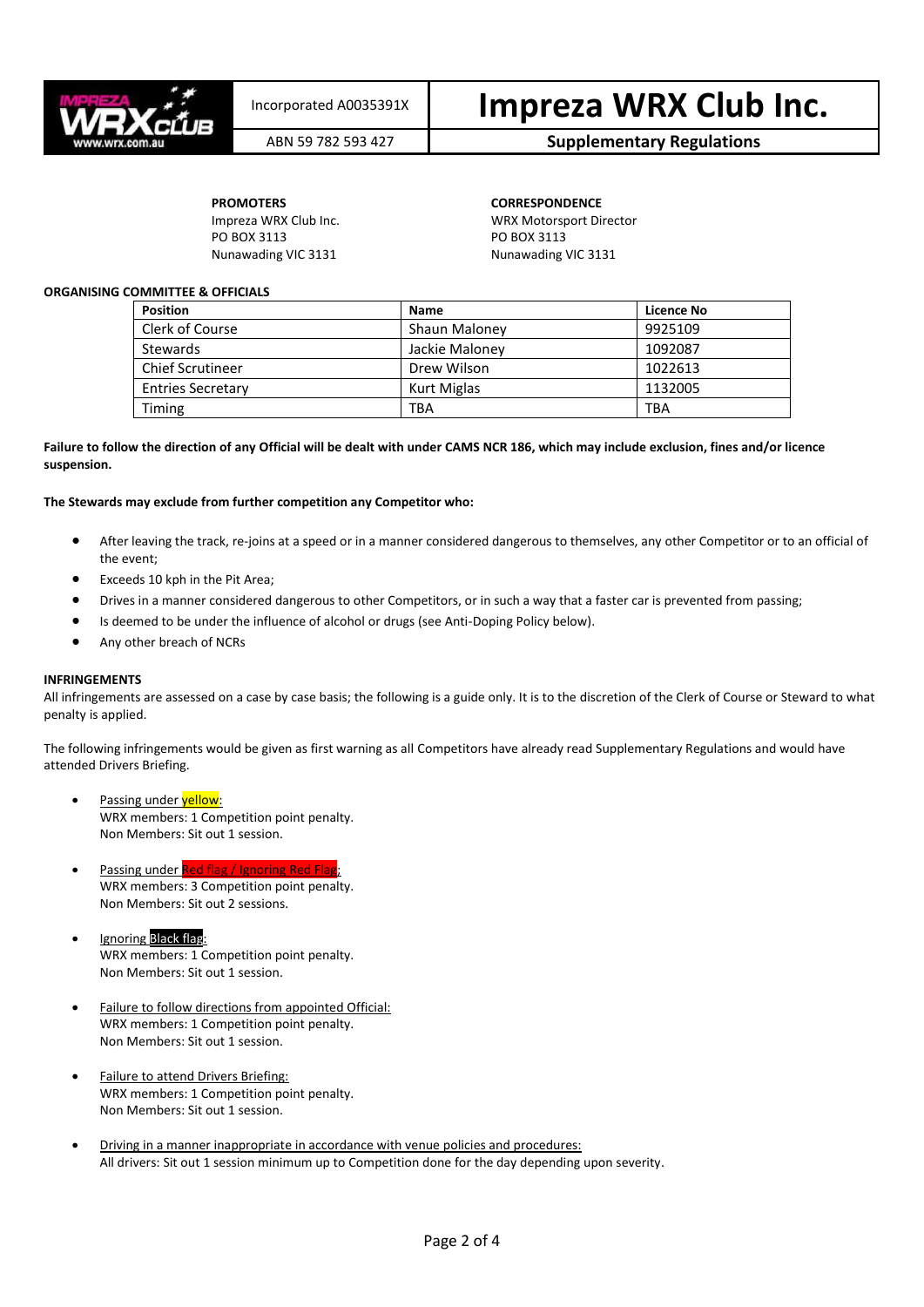

# Incorporated A0035391X **Impreza WRX Club Inc.**

ABN 59 782 593 427 **Supplementary Regulations**

#### **STANDARD TRACK SPRINT PROCEDURES AT IMPREZA WRX CLUB EVENTS**

Super Sprint vehicles whilst proceeding at track speed will require Driver's window to be wound up except where window nets are in place. If the car is proceeding at a slow pace due to mechanical or other problems the Driver may wind down the window and indicate to overtake. When being overtaken the responsibility is with the overtaking Driver. The Driver being overtaken should hold their line and not make any unnecessary change of direction.

Drivers are expected to be familiar with the standard use of flags as given in the current CAMS Manual of Motor Sport. It is the Driver's responsibility to watch for applicable flags. Black and mechanical flags will always be displayed at start finish unless otherwise informed at Drivers Briefing.

#### **ENTRIES**

Entry is only accepted via the online entry system a[t WRX Club Motorsport web site.](http://www.wrx.com.au/motorsport) The Promoter reserves the right to refuse any entry in accordance with NCR 83.

• A completed 2018 Car Classification Form must be submitted to Motorsport Team at motorsport@wrx.com.au if you have not already done so or made changes to your vehicle.

#### **Note: This is not required if it is a non-member entry**

Entries will be confirmed upon clearance of payment via email to the address used during online entry.

| Entries open:             | On approval & publication of these Regulations                               |
|---------------------------|------------------------------------------------------------------------------|
| <b>Entries close:</b>     | 17/01/2018 at 5PM or when maximum entries are achieved, whichever is earlier |
| <b>Max. Entries:</b>      | 120.                                                                         |
| Max. Vehicles on circuit: | 25.                                                                          |

**There shall be no refund after 14th January 2018**. No application for Entry will be accepted on the day. No Cash payments for entries will be allowed on the day.

#### **ENTRY FEES**

| $\bullet$ | Affiliate Club Entry                             | \$230 |
|-----------|--------------------------------------------------|-------|
| $\bullet$ | <b>Public Competitors</b>                        | \$245 |
| $\bullet$ | Public Competitors Late Entry (from 13/01)       | \$260 |
| $\bullet$ | WRX Club Members (from 01/01-12/01)              | \$215 |
| $\bullet$ | WRX Club Members - Early Bird (from 20/12-31/12) | \$205 |
| $\bullet$ | WRX Club Members - Late Entry (from 13/01)       | \$230 |

#### **SCRUTINY**

All cars and Drivers must attend and pass Scrutiny prior to the Event. At any time thereafter, any change to a vehicle or tyres will need to be presented again for Scrutiny before being allowed on the track.

#### **Current CAMS-Affiliated Club membership cards, current CAMS Licence, Competition Record and Log Book (as applicable in Schedule L of the current CAMS Manual of Motor Sport) must be produced at Sign In.**

#### **DRIVERS BRIEFING**

All Drivers are to attend the compulsory Drivers Briefing at the Front of Cafeteria. Non-attendance, as evidenced by the roll call, may result in exclusion from the event and forfeiture of all fees.

#### **DRIVER ELIGIBILITY**

All Sprint drivers must hold a current CAMS Level 2S licence or higher and be a financial member of a Club affiliated with CAMS.

#### **DRIVER APPAREL**

All Drivers apparel shall comply with Schedule D of the current CAMS Manual of Motor Sport.

#### **VEHICLE EQUIPMENT & SAFETY**

All vehicles must comply with General Requirements for Cars and Drivers, Schedules A. and B. of the current CAMS Manual of Motorsport.